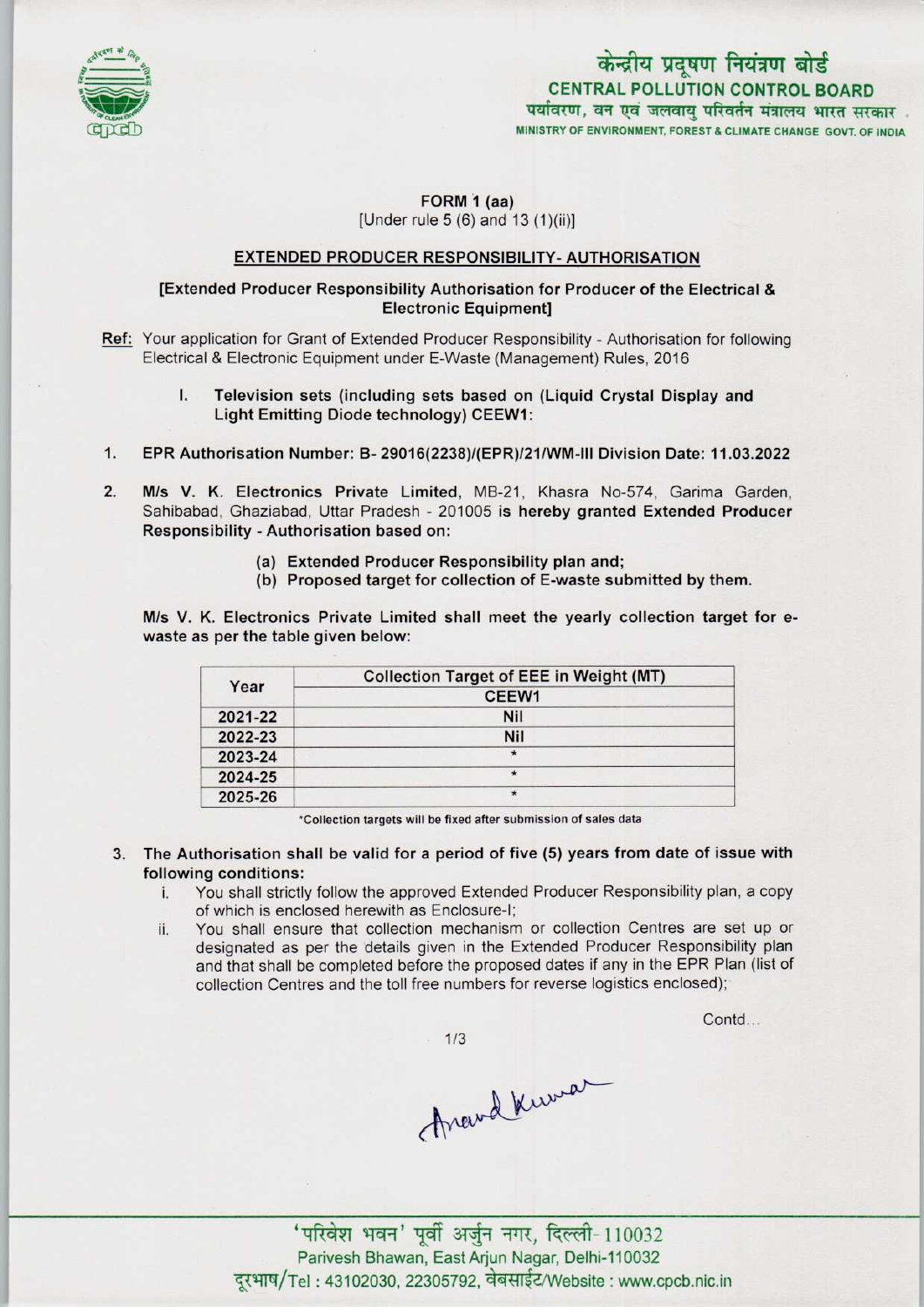

#### From pre page..

- iii. You shall ensure that all the collected e-waste is channelized to your dismantler/recycler M/s Exigo Recycling Private Limited, Unit-1 72km stone, G.T. Road, Samalkha, Panipat, Haryana Unit-2 Opposite Karpal Ashram, Barsat Road, Noorwala, Panipat, Haryana and record shall be maintained at dismantler/recycler and at your end.
- iv. You shall maintain records, in Form-2 of these Rules, of e-waste and make such records available for scrutiny by Central Pollution Control Board;
- v. You shall file annual returns in Form-3 to the Central Pollution Control Board on or before 30th day of June following the financial year to which that returns relates.

### vi. General Terms & Conditions of the Authorisation:

- a. The authorisation shall comply with provisions of the Environment (Protection) Act, 1986 and the E-waste (Management) Rules,2016 made there under;
- b.The authorisation or its renewal shall be produced for inspection at the request of an officer authorised by the Central Pollution Control Board;
- c.Any change in the approved Extended Producer Responsibility plan should be informed to Central Pollution Control Board within 15 days on which decision shall be communicated by Central Pollution Control Board within sixty days;
- d. It is the duty of the authorised person to take prior permission of the Central Pollution Control Board to close down any collection centre/points or any other facility which are part of the EPR plan;
- e. An application for the renewal of authorisation shall be made as laid down in subrule (vi) of rule of 13(1) the E- Waste (Management) Rules, 2016;
- f. The Board reserves right to cancel/amend/revoke the authorisation at any time as per the policy of the Board or Government.

#### vii. Additional Conditions: •

- a) That the applicant will submit annual sales data along with annual returns;
- b) That the applicant has to ensure that the addresses of collection points provided by them in their EPR Plan are correct and traceable and the collection points/centres are functional;
- c) That the applicant will submit revised application for grant of EPR Authorisation in case of applicant adding/changing PRO or changing its EPR Plan;

 $2/3$ 

**Contd** 

Aravel Kuwa